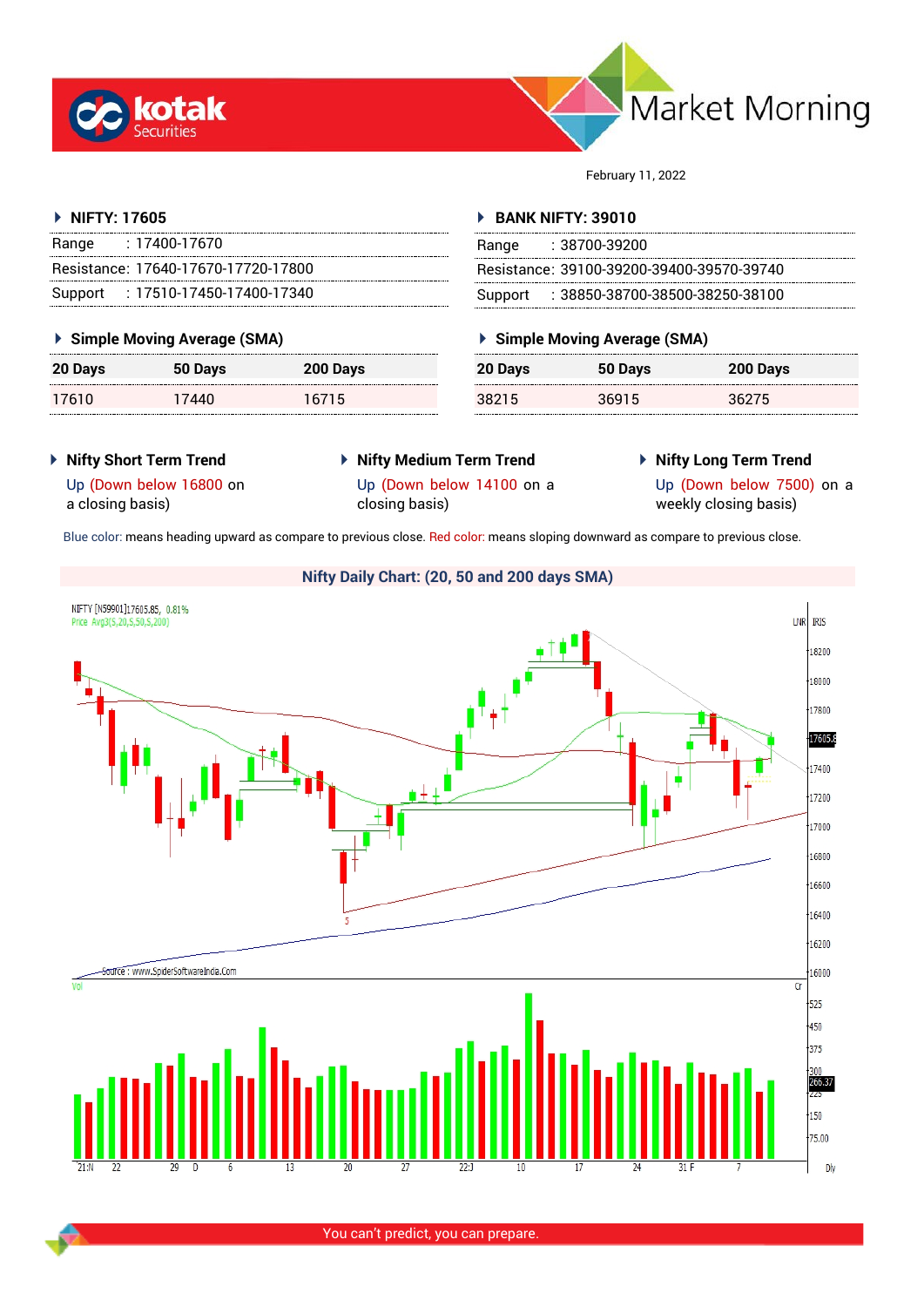#### **Market Analysis**

announcement. The Reserve Bank of India (RBI) on Thursday kept key policy rates, including repo and reverse we saw the market close at the crucial resistance level of 17600. The market also found resistance with the 20- **Nifty/Sensex Daily View:** As expected, the market remained highly volatile on the day of the monetary policy repo rates, unchanged in its monetary policy. This helped the market recover from the initial weakness and finally, day SMA, which is currently at 17610. After a rally of 600 points, we are expecting the market to correct towards the 17500 or 17400 level before moving towards the 17700/17800 levels. Nifty should not close below the level of 17400 on a daily basis to sustain the momentum. For traders it is advisable to buy only on reversal formations, however, for medium to long-term investors our advice is to invest partially in fundamentally strong companies around 17400 levels.

## **RATING SCALE (PRIVATE CLIENT GROUP)**

| <b>BUY</b>             |     | - A condition that indicates a good time to buy a stock. The exact circumstances of the signal will be determined by the indicator that an<br>analyst is using. |
|------------------------|-----|-----------------------------------------------------------------------------------------------------------------------------------------------------------------|
| SELL                   | $-$ | A condition that indicates a good time to sell a stock. The exact circumstances of the signal will be determined by the indicator that an<br>analyst is using.  |
| <b>Stop Loss Order</b> | $-$ | An instruction to the broker to buy or sell stock when it trades beyond a specified price. They serve to either protect your profits or<br>limit your losses.   |

#### **FUNDAMENTAL RESEARCH TEAM (PRIVATE CLIENT GROUP)**

Head of Research Auto & Auto Ancillary Transportation, Paints, FMCG Banking & Finance [shrikant.chouhan@kotak.com](mailto:shrikant.chouhan@kotak.com) arun.agarwal@kotak.com agarwal.amit@kotak.com Hemali.Dhame@kotak.com

**Jatin Damania Purvi Shah Rini Mehta K. Kathirvelu** Metals & Mining, Midcap Pharmaceuticals Research Associate Support Executive Research Associate jatin.damania@kotak.com [purvi.shah@kotak.com](mailto:purvi.shah@kotak.com) rini.mehta@kotak.com [k.kathirvelu@kotak.com](mailto:k.kathirvelu@kotak.com) +91 22 6218 6440 +91 22 6218 6432 +91 80801 97299 +91 22 6218 6427

**Sumit Pokharna** Pankaj Kumar Oil and Gas, Information Tech Construction, Capital Goods & Midcaps sumit.pokharna@kotak.com pankajr.kumar@kotak.com +91 22 6218 6438 +91 22 6218 6434

+91 22 6218 5408 +91 22 6218 6443 +91 22 6218 6439 +91 22 6218 6433

**Shrikant Chouhan Arun Agarwal Amit Agarwal, CFA Hemali Dhame**

## **TECHNICAL RESEARCH TEAM (PRIVATE CLIENT GROUP)**

**Shrikant Chouhan Amol Athawale Sayed Haider**

[shrikant.chouhan@kotak.com](mailto:shrikant.chouhan@kotak.com) [amol.athawale@kotak.com](mailto:amol.athawale@kotak.com) Research Associate +91 22 6218 5408 +91 20 6620 3350 [sayed.haider@kotak.com](mailto:sayed.haider@kotak.com)

+91 22 62185498

## **DERIVATIVES RESEARCH TEAM (PRIVATE CLIENT GROUP)**

+91 22 6218 5497 +91 33 6615 6273

**Sahaj Agrawal Prashanth Lalu Prasenjit Biswas, CMT, CFTe** [sahaj.agrawal@kotak.com](mailto:sahaj.agrawal@kotak.com) [prashanth.lalu@kotak.com](mailto:prashanth.lalu@kotak.com) [prasenjit.biswas@kotak.com](mailto:prasenjit.biswas@kotak.com)